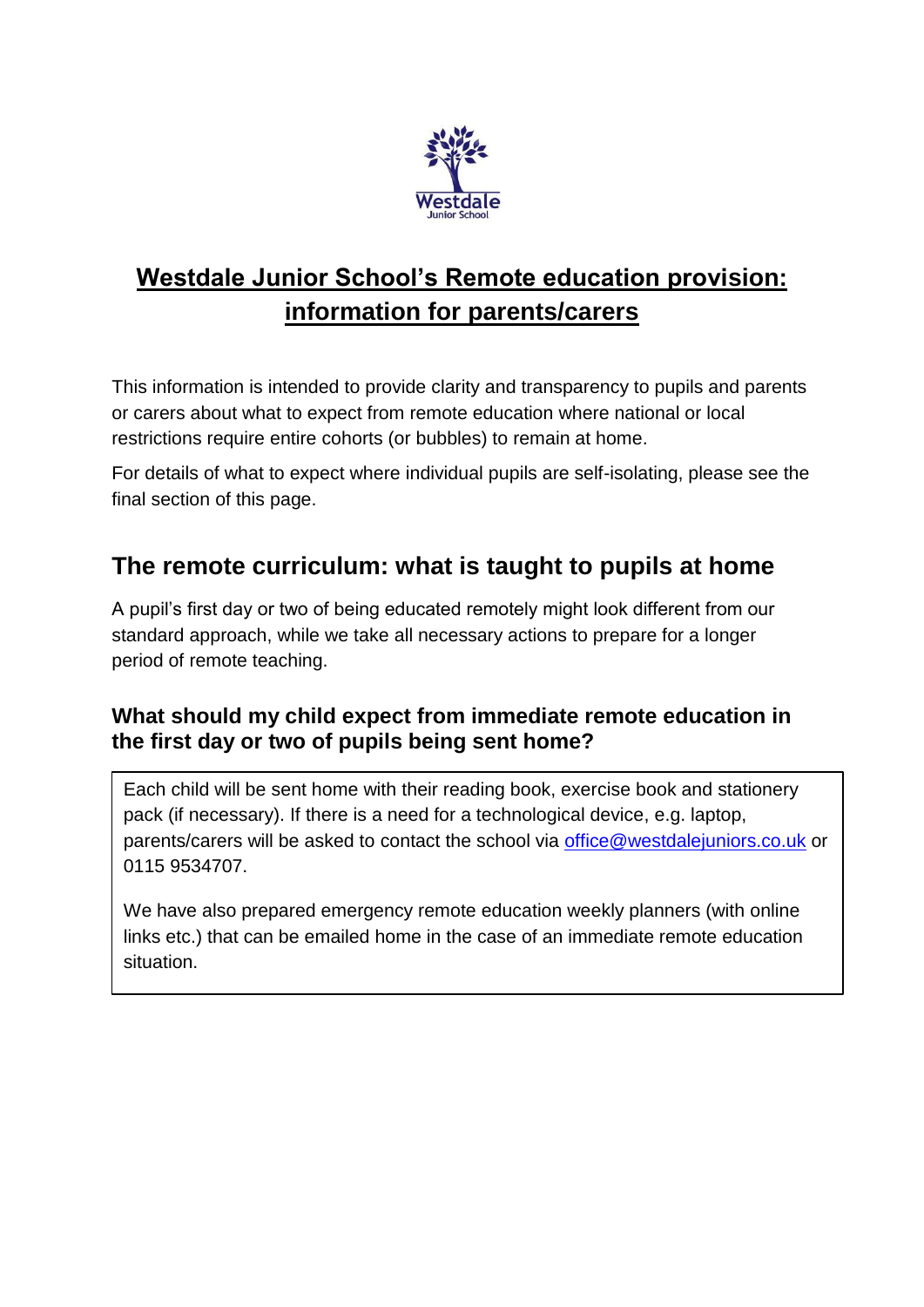#### **Following the first few days of remote education, will my child be taught broadly the same curriculum as they would if they were in school?**

We teach the same curriculum remotely as we do in school wherever possible and appropriate. However, we have needed to make some adaptations in some foundation subject areas, such as PE and art, due to resourcing limitations. However, every effort is made to ensure that provision is consistently of the highest quality in these subjects by employing the use of online lessons from providers such as GoNoodle.com [https://family.gonoodle.com/?show\\_user\\_type\\_select=true](https://family.gonoodle.com/?show_user_type_select=true) for dance, Yorkshireport.org [https://www.yorkshiresport.org/get](https://www.yorkshiresport.org/get-active/thisispe/?gclid=EAIaIQobChMIm9-Hx86q7gIVGO7tCh19AwkYEAAYASAAEgJdvvD_BwE)[active/thisispe/?gclid=EAIaIQobChMIm9-](https://www.yorkshiresport.org/get-active/thisispe/?gclid=EAIaIQobChMIm9-Hx86q7gIVGO7tCh19AwkYEAAYASAAEgJdvvD_BwE) Hx86q7qIVGO7tCh19AwkYEAAYASAAEgJdvvD\_BwE for the development of ball skills etc.

## **Remote teaching and study time each day**

#### **How long can I expect work set by the school to take my child each day?**

We expect that remote education (including remote teaching and independent work) will take pupils broadly the following number of hours each day:

| Key Stage 1       | n/a                                                                                                                                                                                                                                                                                                                                                       |
|-------------------|-----------------------------------------------------------------------------------------------------------------------------------------------------------------------------------------------------------------------------------------------------------------------------------------------------------------------------------------------------------|
| Key Stage 2       | At least 4 hours interspersed with<br>those all-important breaks<br>(highlighted in each day's plan in<br>weekly planners).<br>This will include a variety of activities,<br>including live teacher input,<br>prerecorded lessons, independent<br>tasks and feedback opportunities<br>(currently provided by Seesaw but<br>soon to be replaced by Teams). |
| Key Stage 3 and 4 | n/a                                                                                                                                                                                                                                                                                                                                                       |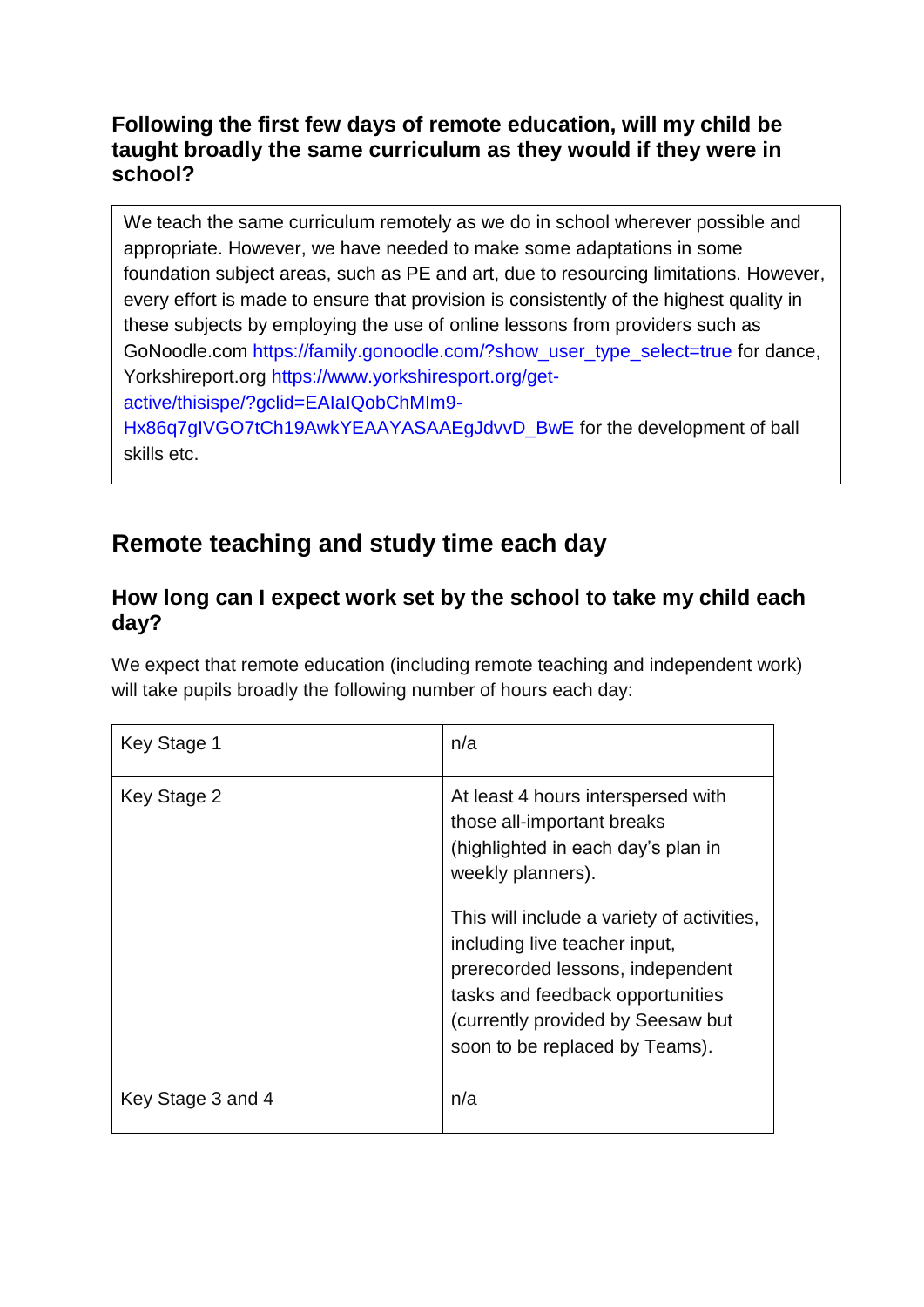### **Accessing remote education**

#### **How will my child access any online remote education you are providing?**

All lessons and activities are available / accessible on the school website (via the Remote Learning button) and these are structured in coherent weekly planners that are further broken down into daily plans that replicate the daily education provision in school.

Currently all core and most foundation subjects have links to online lessons provided by the National / Oak Academy, White Rose Maths etc. and each day begins and ends with a live Microsoft Teams session in which the teacher introduces and explains the day's lessons and main teaching points (morning meeting) and then reflects on and consolidates the day's learning (afternoon meeting).

Currently it is on Seesaw that the children upload their work and teachers respond to and provide feedback (within 24 hours) but this will soon swap to Microsoft Teams.

#### **If my child does not have digital or online access at home, how will you support them to access remote education?**

We recognise that some pupils may not have suitable online access at home. We take the following approaches to support those pupils to access remote education:

For those families that struggle with connecting to the internet or who haven't got access to the internet at all, support can be provided by way of 'free email data increases' on mobile devices; enquiries can be directed towards [office@westdalejuniors.co.uk](mailto:office@westdalejuniors.co.uk) or by ringing the school on 0115 9534707.

When children haven't got a laptop or a means to access our remote education provision, again, parents/carers should make contact with the school via [office@westdalejuniors.co.uk](mailto:office@westdalejuniors.co.uk) or by ringing the school on 0115 9534707.

Paper packs of work can be made available if online access proves problematic and/or impossible.

#### **How will my child be taught remotely?**

We use a combination of the following approaches to teach pupils remotely: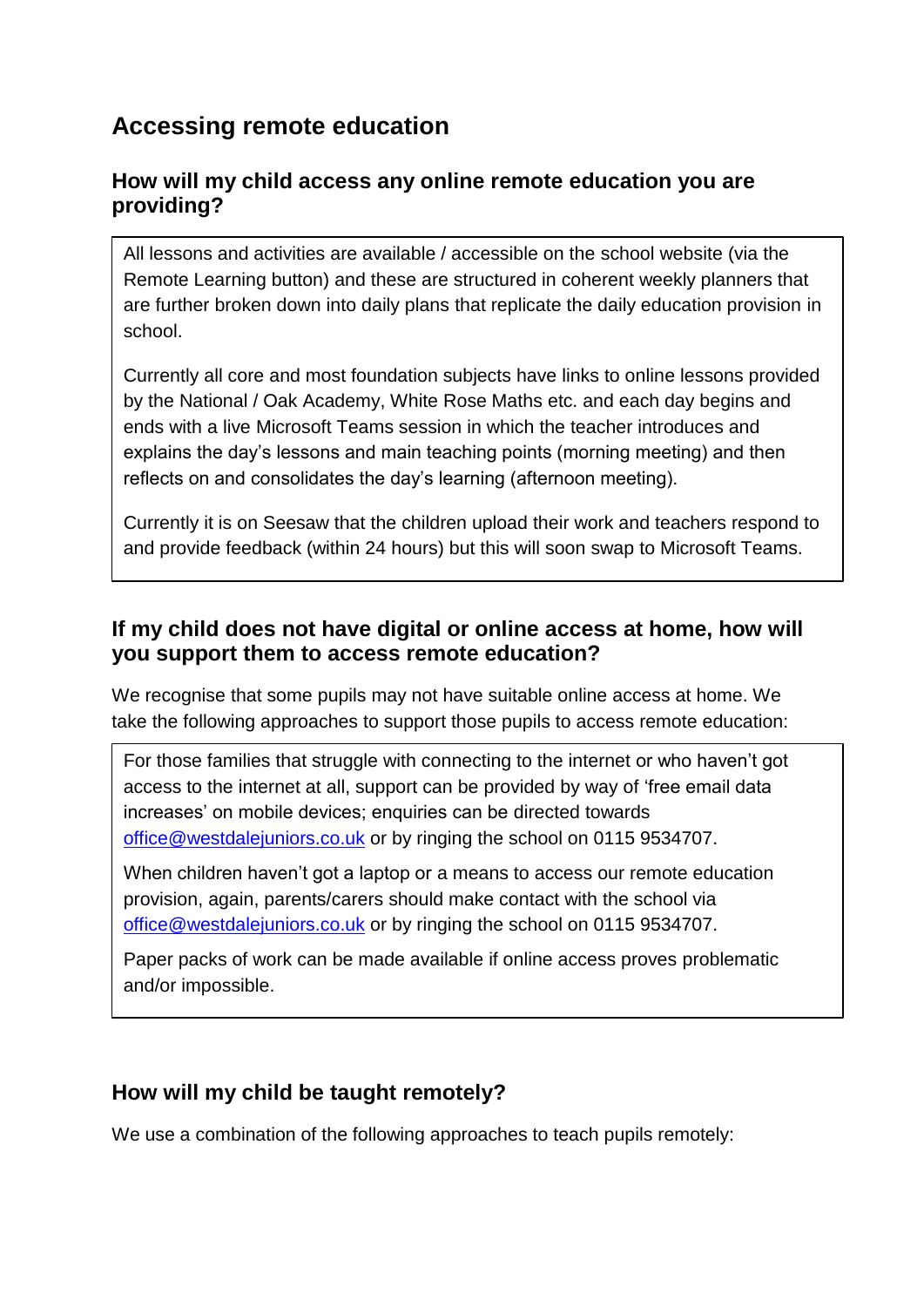Live teaching (online lessons) and online sessions on Microsoft Teams – twice daily.

Pre-recorded videos of outstanding teaching (e.g. Oak National Academy lessons, White Rose Maths lessons, pre-recorded lessons on Seesaw, video/audio recordings made by teachers etc.).

If / when necessary, printed paper packs produced by teachers (e.g. workbooks, worksheets) can be provided when requested but only once all attempts to use remote learning have been exhausted. The main reason for this being to reduce the possible transmission of the Covid virus between home and school and vice versa.

Additional textbooks / resources can be provided in order to facilitate differentiation when requested.

Commercially available websites supporting the teaching of specific subjects or areas, including video clips or sequences.

Well-planned weekly plans that mirror the learning experience of children in school.

Long term planning for all year groups is being followed and adhered to for all the children regardless of whether they accessing work at home or at school.

### **Engagement and feedback**

#### **What are your expectations for my child's engagement and the support that we as parents and carers should provide at home?**

It is expected that all pupils will engage with remote education.

Engagement will be tracked through monitoring of live Microsoft Team sessions as well as employing the use of Teams functions such as the assignment tool.

Children's work is uploaded onto Seesaw and subsequent feedback provided by teachers.

School provides a daily structure / weekly timetable that will support by way of giving the day structure as well as the establishment of routines. Parents can contact their child's class teacher through their work email address (all of which are available in the Remote Learning section of the school website) or by ringing the school office on 0115 9534707 if they require any further assistance / support.

Support from parents/carers might be required by their children when logging onto Microsoft Teams as well as when addressing any technological issues that might crop up.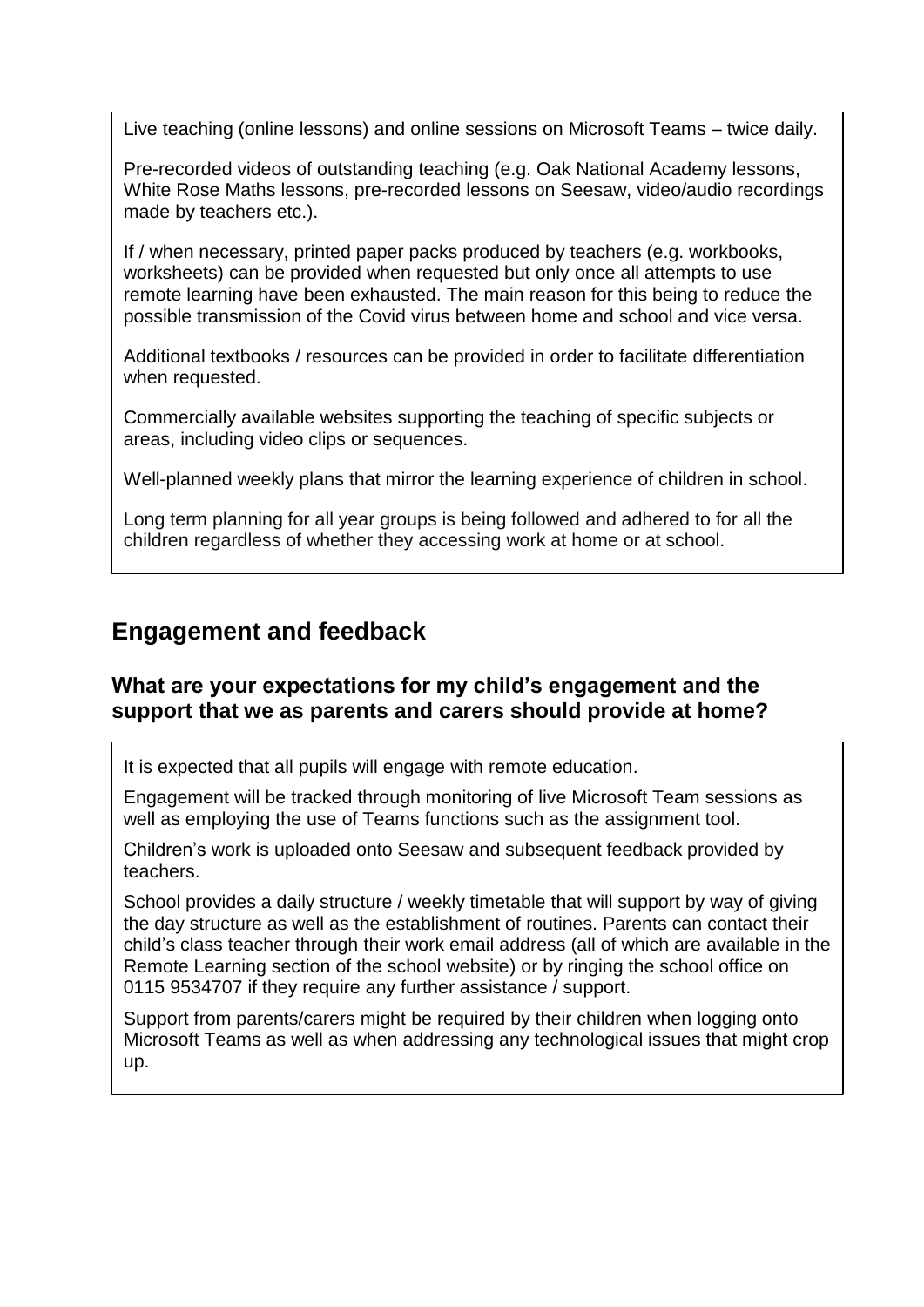#### **How will you check whether my child is engaging with their work and how will I be informed if there are concerns?**

Daily tracking of engagement will take place in each class through Microsoft Teams sessions and Seesaw.

If there are any concerns regarding engagement at home then well-being phone calls will be made by the teacher to see if there is anything more the school can do and/or provide in order to further support learning at home.

#### **How will you assess my child's work and progress?**

Feedback can take many forms and may not always mean extensive written comments for individual children. For example, whole-class feedback or quizzes marked automatically via digital platforms are also valid and effective methods, amongst many others. Our approach to feeding back on pupil work is as follows:

In Microsoft Teams sessions AfL will come into play as will functions such as the assignments tool when facilitating whole-class quizzes, multiple choice assessments etc.

All work uploaded onto Seesaw will be read by the teacher and where / when improvements are required guidance and support will be provided (within 24 hours), otherwise the 'Like' option can be used.

## **Additional support for pupils with particular needs**

#### **How will you work with me to help my child who needs additional support from adults at home to access remote education?**

We recognise that some pupils, for example some pupils with special educational needs and disabilities (SEND), may not be able to access remote education without support from adults at home. We acknowledge the difficulties this may place on families, and we will work with parents and carers to support those pupils in the following ways: